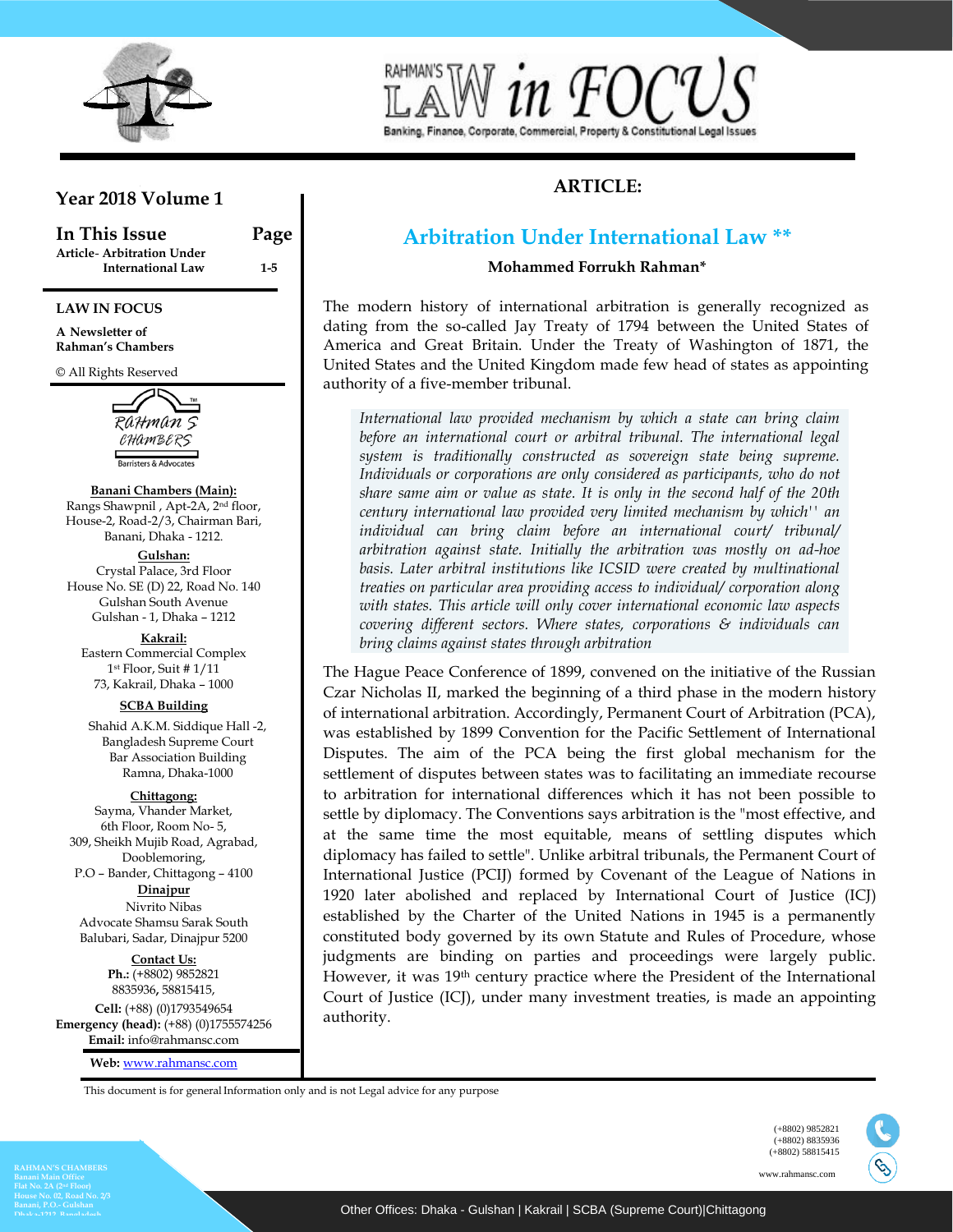On the other hand, under many bilateral investment treaties parties including state submitted to the jurisdiction of a number of independent, mostly not-for- profit institutions like ICC the International Court of Arbitration, Singapore International Arbitration Centre, London Court of International Arbitration, Stockholm Chamber of Commerce (SCC) etc. due to their established track record for providing best in class arbitration services. On the other hand, PCA also administers arbitration and regularly acts as an appointing authority under UNCITRAL and other rules.

International law provided mechanism by which a state can bring claim before an international court or arbitral tribunal. The international legal system is traditionally constructed as sovereign state being supreme. Individuals or corporations are only considered as participants, who do not share same aim or Value as state. It is only in the second half of the 20t h century international law provided very limited mechanism by which an individual can bring claim before an international court /tribunal / arbitration against state. Initially the arbitration was mostly on ad-hoe basis. Later arbitral institutions like ICSID were created by multinational treaties on particular area providing access to individual/ corporation along with states.

Similarly, South Asian Association for Regional Cooperation (SAARC), comprising the Member States Afghanistan, Bangladesh, Bhutan, India, Maldives, Nepal, Pakistan and Sri Lanka, created a separate arbitration institution by Agreement for Establishment of SAARC Arbitration Council of 2005 creating SAARC Arbitration Council (SARCO) to resolve disputes allowing access to both member states and individual/corporation

Under SARCO Rules of Procedure for Arbitration, "Arbitration" means an arbitration relating to disputes arising' out of, legal relationships considered to be referred to SAARC Arbitration Council for settlement and where at least one of the parties is a national of the member states of SAARC and "Party" means a party to the arbitration agreement. It shall include any individual, firm, company, Government, Government organization or Government undertaking. The parties can choose SARCO as a forum for dispute resolution with or without involving state or signing treaty.

Individual participation is largely dependent upon the state to which they belong, derived from different treaties conferring such rights and responsibilities upon individuals or corporations. It does not automatically mean that they have the ability to bring international claim to assert their rights. The position is somewhat different with human rights treaties which created different disputes resolution mechanism, international court & tribunals.

This article will only cover international economic law aspects covering different sectors, where states, corporations & individuals can bring claims against states through arbitration.

#### **INTERNATIONAL TRADE**

Majority of state–state disputes are handled by the World Trade Organization (WTO) system, the primary body governing international trade created under the Marrakesh Agreement, signed by 123 nations on 15 April 1994. Each of its 164 members has agreed to rules about trade policy, such as limiting tariffs and restricting subsidies. A member can appeal to the WTO if it believes another member is violating those rules. The main stages to the WTO disputes settlement process (i) consultations between the parties (ii) adjudication by panels and, if applicable, by the appellate Body; and (iii) the implementation of the ruling, which includes the Possibility of countermeasures in the event of failure by the losing party to implement the ruling.

This document is for general information only and is not legal advice for any purpose



ES.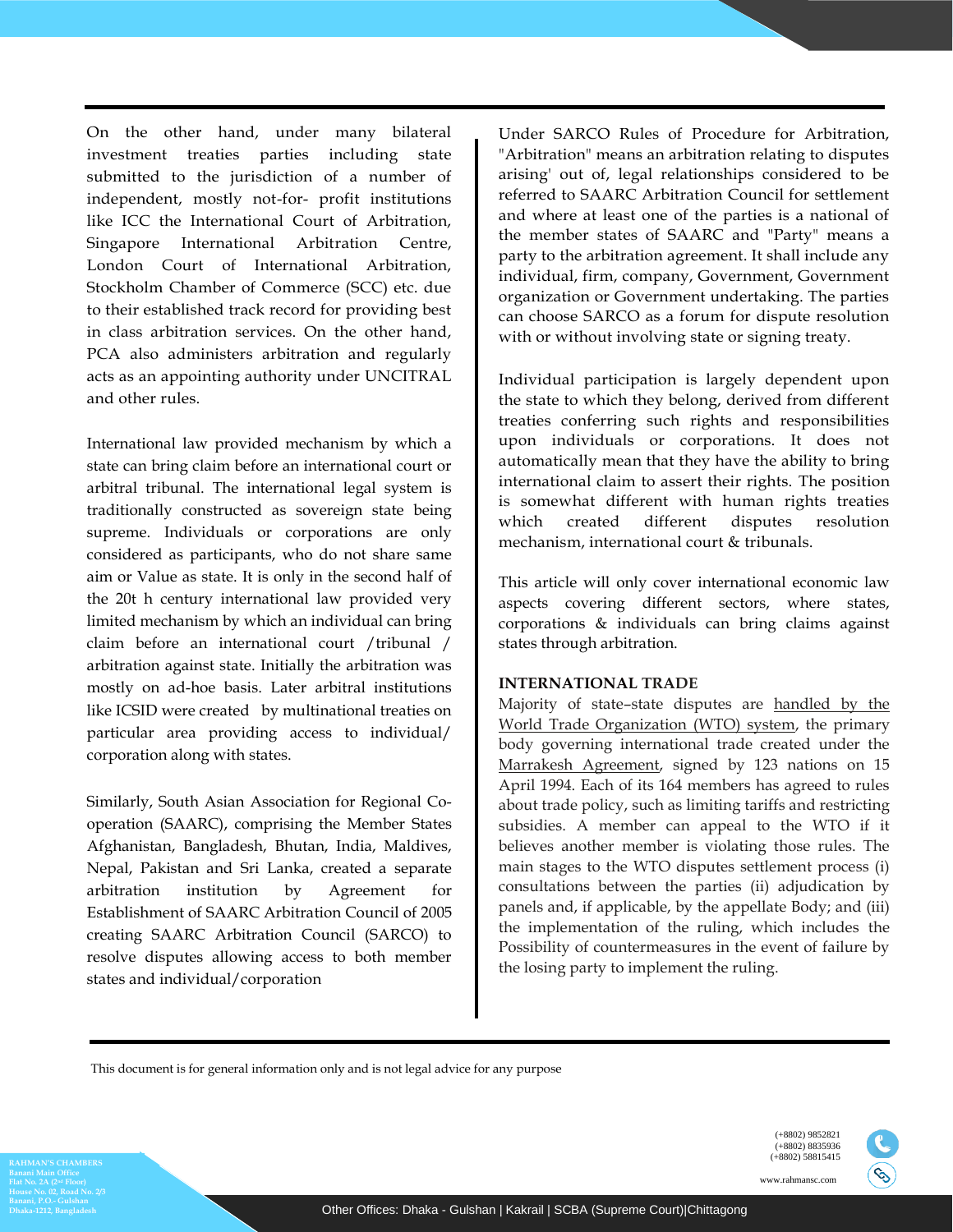The United States, for instance, has repeatedly brought WTO cases against China over its support for various export industries, including one in early 2017 alleging that Beijing unfairly subsidizes aluminum producers. While that case has not been decided, the trump administration retaliated by unilaterally imposing tariffs on some individual Chinese aluminum imports to the United States that are also meant to target Chinese overproduction.

#### **INTERNATIONAL INVESTMENT**

Investor State Dispute Settlement {ISDS} is a mechanism contained in investment and trade agreements that allows an investor of a state party to bring a claim against another state party that is hosting the investment, if that state has allegedly breached a standard in the agreement. ISDS was originally envisaged as a way to protect investors from arbitrary state abuse. This had the ultimate goal of promoting foreign investment between state par ties. Usually, the consent of the State is contained in international investment agreements between States. These agreements can be bilateral (between two countries), or multilateral (between more than two countries). There are currently more than 3,300 international agreements providing for ISDS. Consent to ISOS can also be found in the domestic investment laws of some States and in contracts between a foreign investor and a State, or a Stateaffiliated agency.

International Center for Settlement of Investment Disputes (ICSID) is the leading institution that provides for settlement of disputes by arbitration. ICSI D was established in 1966 by the Convention on the Settlement of Investment Disputes between States and Nationals of Other States. The ICSID process is designed to take account of the special characteristics of international investment disputes and the parties involved, Maintaining a careful balance between the interests of investors and host States. The ICSID has 162 member states.

Unlike the WTO, the ICSID has no permanent tribunals and does not directly rule on cases. Rather, it administers the process by which disputants choose an independent, ad hoe panel of arbitrators to hear their case. The arbitrators are generally legal experts, including professors, practicing lawyers, and former judges. The specifics on the sorts of conflicts that can be referred to an ICSID panel are set out in individual trade or investment agreements. The ISCID has administered more than six hundred disputes in its half- century existence.

A number of institutions as provided in different treaties adjudicate investor -stat e disputes, such as the Permanent Court of Arbitration or the London Court of International Arbitration.

### **MARITIME**

 United Nations Convention on the Law of the Sea (UNCLOS) entered into force in 1994, is an international treaty that provides a regulatory framework for the use of the world's seas and oceans, *inter alia,* to ensure the conservation and equitable usage of resources and the marine environment and to ensure the protection and preservation of the living resources of the sea. UNCLOS also addresses such other matters as sovereignty, rights of usage in maritime zones, and navigational rights. As of 2019, 168 States are member of UNCLOS. An International Tribunal for the Law of the Sea located in Hamburg, Germany is an independent judicial body was established by UNCLOS to adjudicate disputes arising out of the interpretation and application of the Convention. It is open to state, entities other than States Parties, i.e. States or intergovernmental organizations which are not parties to the Convention, and to state enterprises and private entities "in any case expressly provided for in Part XI or in any case submitted pursuant to any other agreement conferring jurisdiction on the Tribunal which is accepted by all the parties to that case."

This document is for general information only and is not legal advice for any purpose

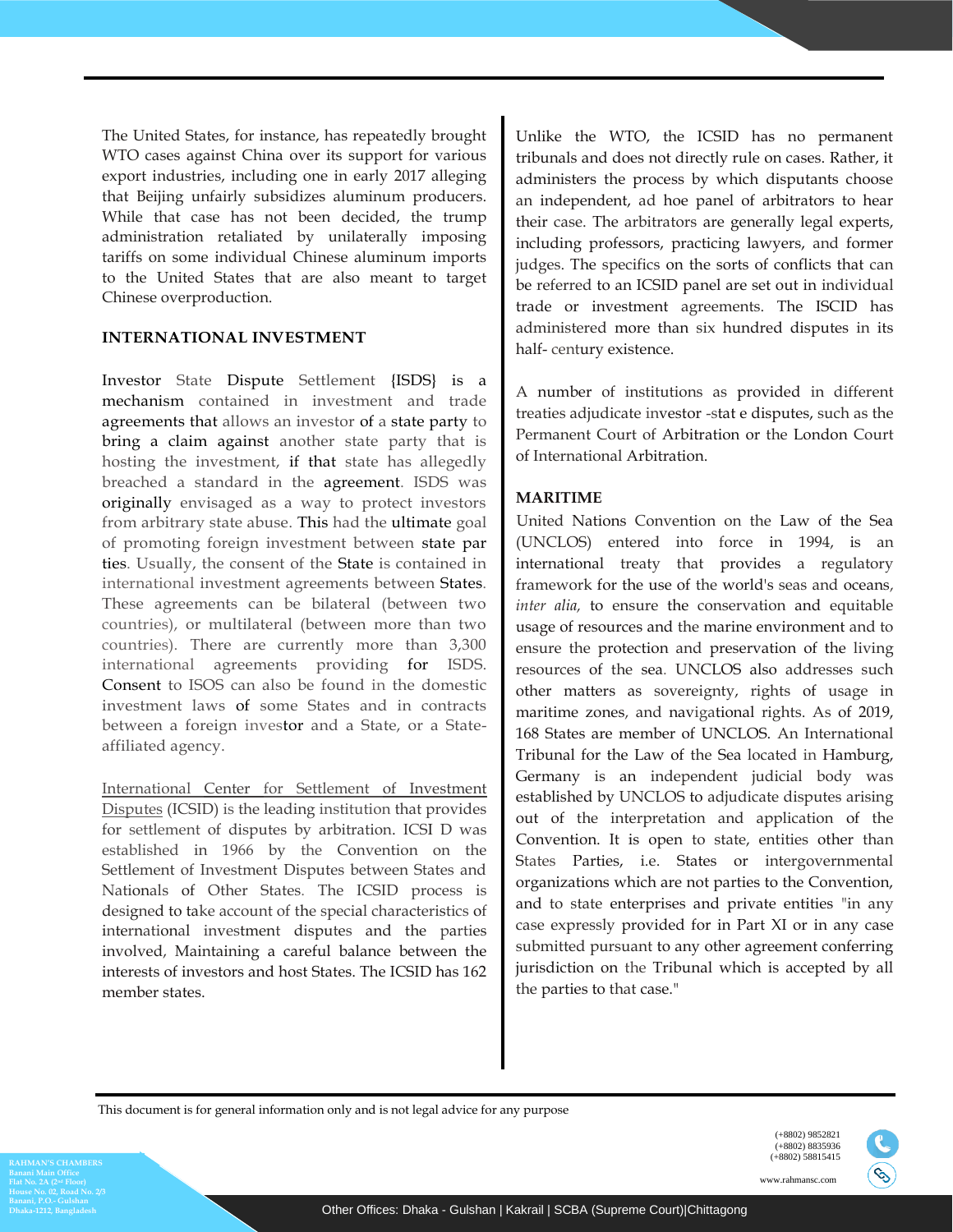#### **BANKING** & **FINANCE**

Established in 1930 by Hague Agreement, the Bank for International Settlements is an international organization and the world's oldest international financial institution. The Bank at present seeks to promote the co-operation of central banks and to provide additional facilities for international financial operations. A standing Tribunal for the Bank for International Settlements was established at the Hague. The Tribunal exercises jurisdiction over disputes arising from the interpretation or application of the Hague Agreement and the Statutes of the Bank for International Settlements Pursuant to the 1930 Hague Agreement, parties with standing to seize Tribunal include the Contracting Parties to the Hague Agreement and the Bank for International Settlements. Article 54 of the Statutes of the Bank extends standing before the Tribunal to any central bank, financial institution, or other bank referred to in the Statutes as well as shareholders of the Bank. The International Bureau of the PCA acts as secretariat to the Tribunal.

Similarly, SAARC Development Fund agreement signed amongst SAARC member states in 2008 to promote the welfare of people of the SAARC region, to improve their quality of life and to accelerate economic growth social progress and poverty alleviation in the region by extending finance for approved projects in SAARC Member States, leverage funding, arrange and mobilize financing and/or cofinancing projects and provide grants for projects of strategic importance to SAARC. SAARC Development Fund agreement referred to SAARC Arbitration Council for settlement of disputes.

## **ENERGY**

The Energy Charter Treaty (ECT} 1994 created a legal framework for energy trade, transit and investment among member states. The ECT, a multilateral investment treaty, aims to unite its signatories behind the common goals of setting up open energy markets, securing and diversifying energy supply and stimulating cross-border investment and trade in the energy sector. The Energy Charter Treaty provides a comprehensive and tailor-made system for settling disputes on matters covered by the Treaty.

The two basic forms of binding dispute settlement are ad hoe arbitration for disputes between Contracting Parties on the interpretation or application of almost all aspects of the Treaty (except for competition and environmental issues), and investment arbitration for disputes between an investor and a Contracting Party. The most commonly chosen forum for investor-state disputes arising under the ECT is international arbitration. ICSID, Arbitration Institution of Stockholm Chamber of Commerce {SCC), PCA under UNCITRAL rules mostly administer such Arbitrations under respective rules, Energy Charter Secretariat located in Brussels, Belgium Can Facilitate Parties in a conflict to establish contact and to begin to explore ways to reach an amicable settlement.

SAARC Framework Agreement for Energy Cooperation (Electricity) 2014 were signed with a view to facilitate cross border electricity exchanges and trade among the SAARC Member States leading to optimal utilization of regional electricity generating resources, enhanced grid security, and electricity trade arising from diversity in peak demand and seasonal variations.

This document is for general information only and is not legal advice for any purpose

**House No. 02, Road No. 2/3 Dhaka-1212, Bangladesh** 



S